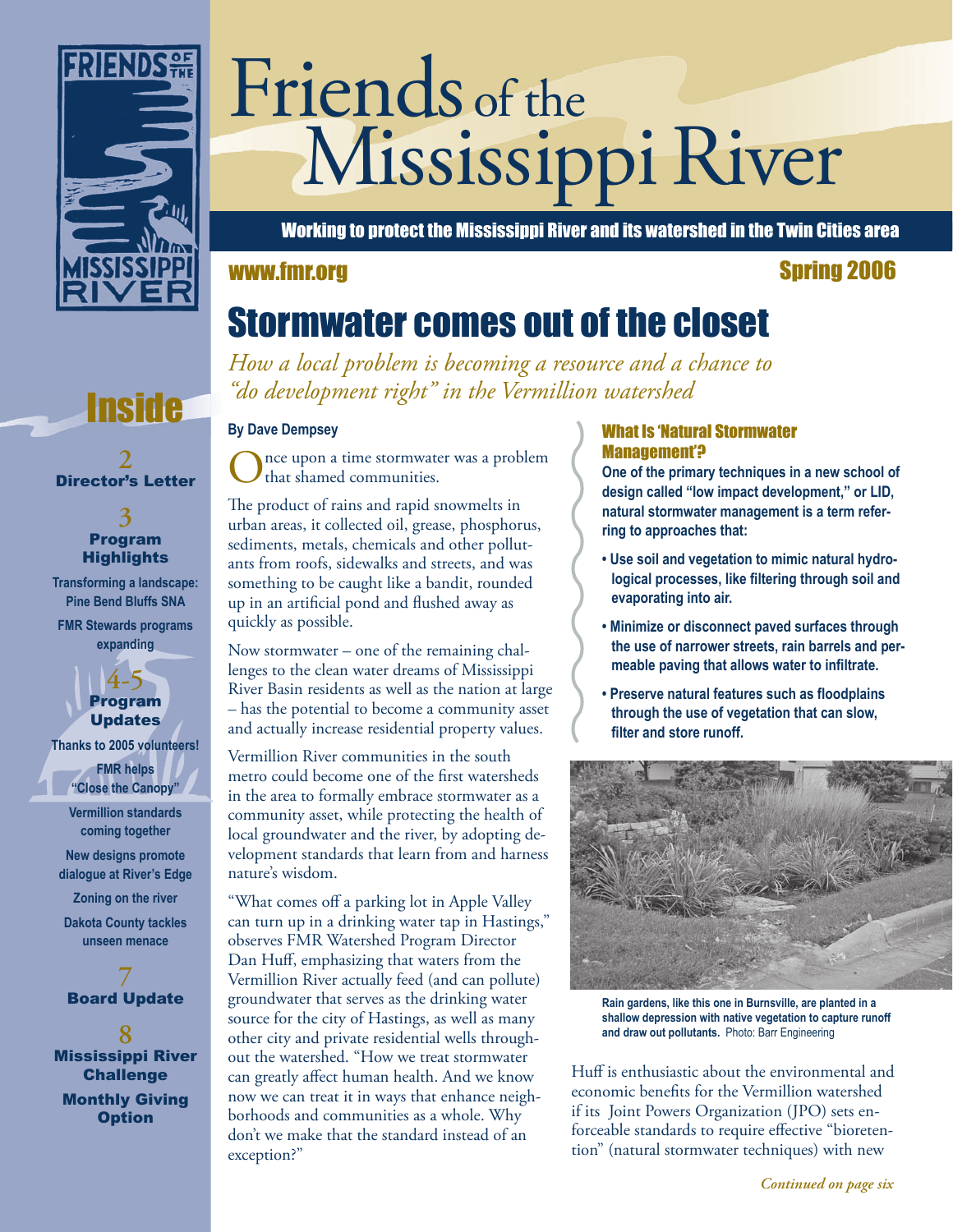

360 N. Robert Street, Suite 414 Saint Paul, MN 55101 651/222-2193 651/222-6005(f) info@fmr.org

#### **Mission**

*Friends of the Mississippi River (FMR) advocates a new vision for the Mississippi, especially the river and its watershed in the Twin Cities metropolitan area. Th rough active leadership and education, FMR seeks to preserve and restore the river's fi sh and wildlife, its vital floodplains and scenic bluffs, its natural and cultural treasures, its beauty and its romance. We envision a river on which small boats are safe and welcome, to which we have clear and easy access and in which we can safely swim and fish. We envision a river that is cleaner, healthier, more alive and more inviting, a river no one can ignore or take for granted.*

#### Board of Directors

Lynn Moratzka, *Chair* Stewart Crosby, *Vice Chair* Perry McGowan, *Treasurer* Candace Campbell, *Secretary* Dr. John Anfinson George Dunn Forrest Flint Peter Gove Chris Higgins Kate Jaycox Hokan Miller Ted Mondale Edward Oliver Dr. Michael T. Osterholm Phil Riveness John Linc Stine Terra Thompson Deanna Wiener

#### **Staff**

Whitney Clark, *Executive Director* Katie Galloway, *Volunteer Coordinator* Heather Haynes, *Development Director* Daniel Huff, Watershed Program Director Irene Jones, *Outreach Director* Connie Lanphear, *Communications/ Office Manager* Tom Lewanski, *Conservation Director* Gabe Ormsby, *Internet & Data Systems Manager* Karen Schik, *Restoration Ecologist* Claire Stokes, *Accountant* Elizabeth Storey, *Watershed Education Coordinator* Kay Yanisch, *MRC Event Manager*

### **From the Director**

Mark Twain once said, "If you can't be a good example, then you'll just have to be a horrible warning." And I was thinking about that idea recently with respect to the good citizens of the Vermillion River watershed who just may be the good example if we play our cards right (see also the cover story on page one.)

Residents of the Hastings area have recently received a rude awakening. Pesticides, pharmaceuticals and nitrates have contaminated some of the wells that supply their homes with drinking water. Even more disturbing, the source of the contamination is, at least in part, the Vermillion River. Unfortunately, polluted ground and surface waters are not unique to the Hastings area, and this community's story is an emerging issue that will be repeated over and over in

communities throughout the region until we begin to realize that what we do on the land affects the quality of our waters and the health of our citizens.

In survey after survey, Minnesota residents overwhelmingly say that protecting water quality is one of their top concerns. At Friends of the Mississippi River (FMR), we are rolling up our sleeves to see if it is possible to turn this latent public opinion into changes in

how we protect and manage our water resources, especially at the local level.

What is interesting (and I think fortuitous) is that most of the important decisions that affect water quality are made at the local level. Because land use is the most critical variable in determining water quality, it is our local planning commissions, city councils and watershed management authorities that have the most direct influence over the health of our water.

Embedded in the perhaps mundane agendas of these local governments are decisions that can have a permanent positive or negative impact on water quality. Where will new developments occur? How protective will new development standards for managing runoff be? What does



Whitney Clark, *Executive Director* 

#### a community's

comprehensive plan say about protecting sensitive areas like wetlands, shorelands and groundwater recharge zones?

What's good is that these are not far-off, hard-to-reach bodies made up of professional politicians. These are neighbors and community members who are listening to the concerns of their constituents and who are open to trying new ideas. To a very large extent, if we want

> clean water these folks can give it to us, but we've got to start asking.

At the heart of FMR's approach is engaging local citizens in these critical decisions. People may care a lot about protecting water quality but their lives are busy, they're not necessarily experts and they don't have the time to research the issues and follow all the local decisions. What they *will* do is write a letter or make a phone call to their city council member or attend a public hearing, if we provide the necessary information.

**Citizen volunteers planting wetlands in the Vermillion watershed.**

In two carefully selected sub-watersheds in the Twin Cities area, FMR is actively connecting local citizens to watershed issues by organizing stewardship activities such as stream and wetland health monitoring, river clean-ups and streambank restoration and re-vegetation. In 2005, FMR engaged more than 3,380 people in stewardship activities. These are folks who now have a better feel for their local water resources because they've waded into them!

Will the citizens and their representatives in the Vermillion River watershed use this opportunity to set a shining example of innovation and responsiveness in the face of a very serious issue or will they stay the current course and allow history to serve them up as a horrible warning? Stay tuned.

2 Friends of the Mississippi River Spring 2006 of the Mississippi River Spring 2006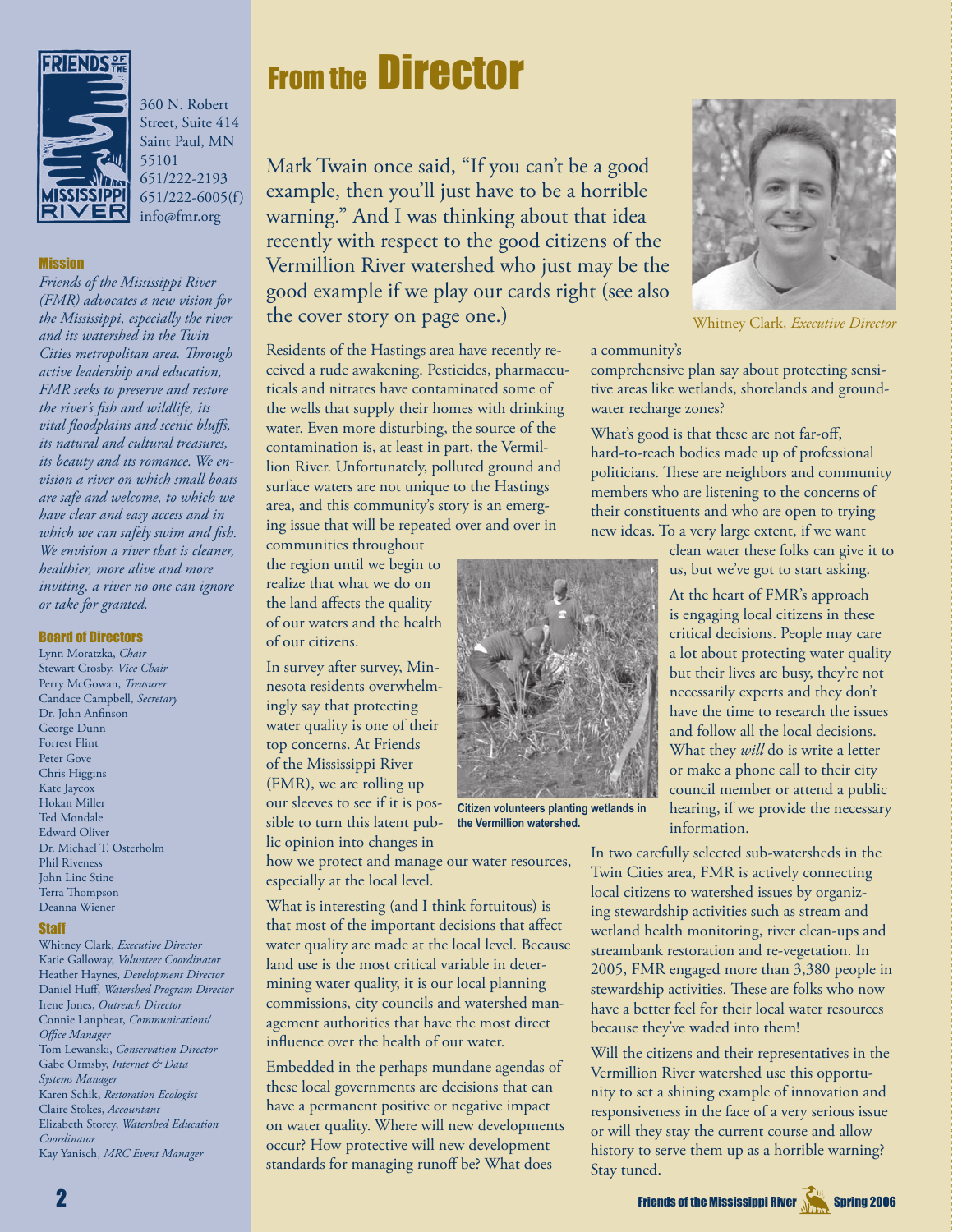### Program Highlights Transforming a landscape: Pine Bend Bluffs SNA

If you haven't visited the Pine Bend Bluffs Scientific and Natural Area (SNA) in the last year, you are in for a big surprise. The 70-acre section of the SNA adjacent Highway 52 has changed in dramatic and wonderful ways.

Removal of exotic shrubs has revealed beautiful vistas and hidden features. A previously hidden pond has now become a central feature, released from the bondage of a dense and impenetrable honeysuckle thicket. The eastern side of the pond is again taking on the appearance of its historic savanna character. A walk along the ridgetop on the eastern edge of the old field in the middle of the site now affords clear views into the beautiful oak forest, revealing steep, dissected ravines and fern-covered slopes. The entire western side of the site offers new views of ancient spreading oak trees and rolling hills.

The long-term plan for the site is to improve and maintain the woodland areas and to restore the old field and some of the western areas to oak savanna. Towards that end, FMR is restoring a two-acre portion of the old field to mesic prairie. Oak trees will eventually be added to achieve the oak savanna. Because this is a Scientific and Natural Area, we use only seed collected from

within 25 miles of the site to ensure the vegetation will readily adapt and flourish. Since such seed is not commercially available, it must be collected by hand.

Nearly 200 very hard-working, dedicated volunteers participated in six events over the last year to make this happen; they learned the fine art of collecting prairie seed, pulling garlic mustard, raking fire breaks and stacking and burning brush.

In 2006 our efforts continue. This spring, the two-acre prairie will be seeded. Fire – one of the most important components of these plant communities, and which has been absent for many decades – will be re-introduced to the site. Much of the oak forest and old field will be burned to reduce exotic species like garlic mustard and buckthorn, and to re-invigorate native species. In early June, we hope to have many dozens of volunteers to help pull garlic mustard in the oak forest. We will also recruit and train volunteers for more seed collection.

We extend our deepest thanks to all the volunteers, contractors and funders who have helped restore this site and make our work possible.



**Before and after photos show the change in habitat and view after a dense and impenetrable honeysuckle thicket was removed from this property at Pine Bend Bluffs SNA. The beautiful, once-hidden pond is now clearly visible and native vegetation will thrive in the newly liberated space.** Photos by Karen Schik.

### FMR Stewards programs expanding

The popular and effective Mississippi River Gorge Stewards has served as a model for the Vermillion Stewards program, successfully launched last summer in the Vermillion River watershed. This year we look forward to expanding both programs, engaging even more citizens in these neighborhoodbased programs.

The Gorge Stewards project began in 2001 in the Longfellow neighborhood in Minneapolis. FMR collaborates with local residents, neighborhood organizations, park agencies and other natural resource organizations to plan and carry out activities that promote long-term stewardship, such as removing invasive plant species and planting native varieties, cleaning up trash and learning about the gorge and its value to the community.

The program has expanded nearly fourfold over the last five years to include the Seward, Prospect Park, Marcy Holmes and West Bank neighborhoods in Minneapolis, along with the Merriam Park, Macalester-Groveland and Highland Park neighborhoods in St. Paul.

FMR's Vermillion Stewards program, launched in early 2005 with support from the Vermillion River Watershed Joint

Powers Organization (VRWJPO), engaged citizens of Dakota and eastern Scott counties in protecting and enhancing the Vermillion River watershed. The stewards program successfully involved 230 citizens in a series of stewardship and educational events.

There's much to look forward to

in 2006 as the stewards programs grow and flourish. The Vermillion Stewards has new funding partners including REI and the Beim Foundation, as well as increased support from the VRWJPO. By building new partnerships with funders and expanding community connections, the Vermillion Stewards program will provide even more opportunities to learn about and improve the health of the Vermillion watershed.

The Gorge Stewards project is also seeing increased support this year from the Mississippi Watershed Management Organization and the Minnesota DNR, and a grant from Patagonia, offering even more river stewardship projects in its expanded project area.

#### For information on stewardship opportunities, please contact:

Vermillion Stewards Katie Galloway at 651/222-2193 x14 or kgallowa@fmr.org

Gorge Stewards Elizabeth Storey at 651/222-2193 x16 or estorey@fmr.org

Spring 2006  $\sqrt{3}$  Friends of the Mississippi River  $3$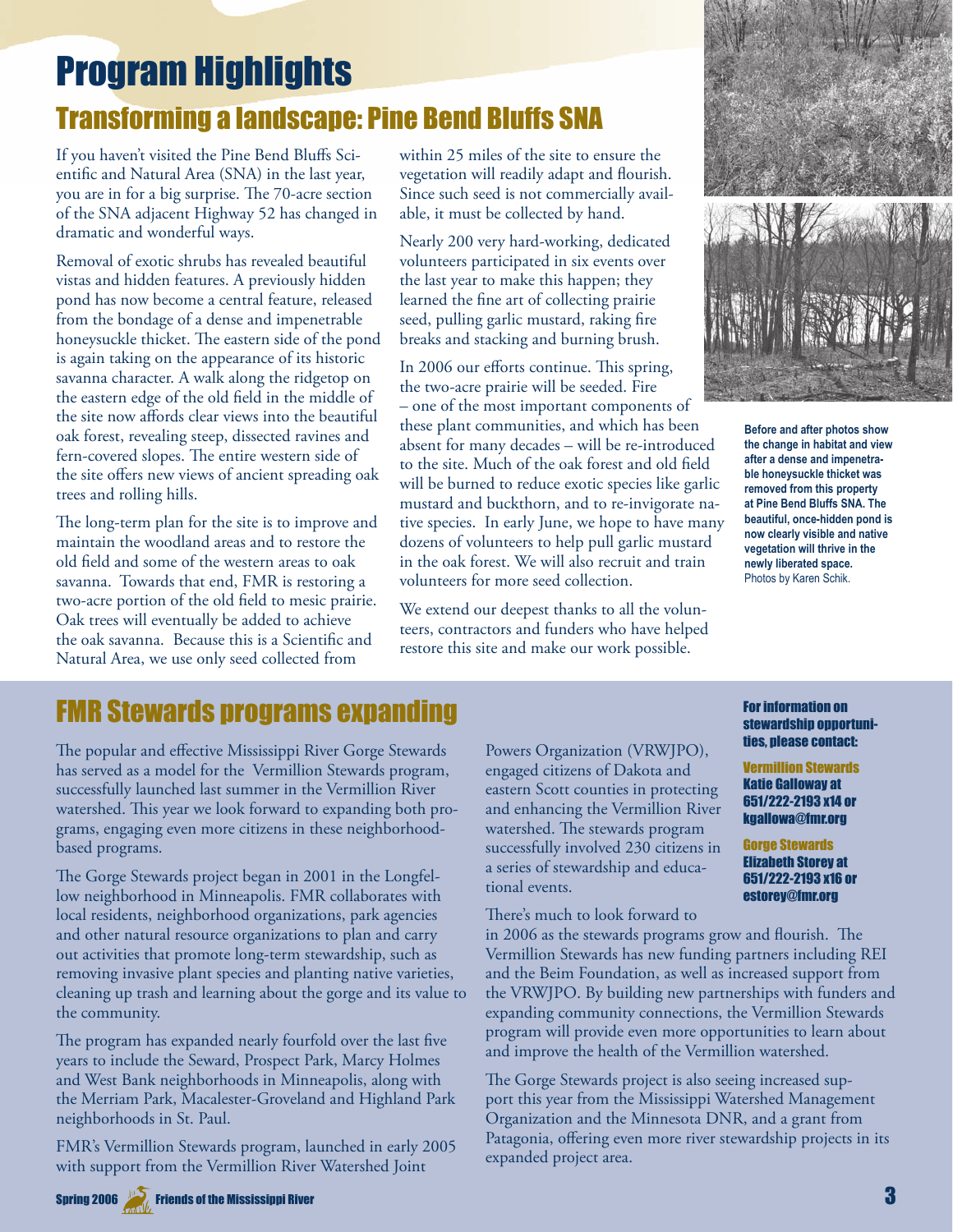#### Thanks to 2005 **Volunteers**

**Volunteers play an integral role in supporting the work of Friends of the Mississippi River. FMR volunteers are involved in every facet of our work and it is their contributions and wide-ranging talents that help make our river protection efforts a success.** 

**This year FMR engaged a total of 3,500 volunteers, who contributed nearly 13,000 hours of their time to projects such as habitat restoration, storm drain stenciling, Gorge and Vermillion Stewards activities, and our Mississippi River Challenge. Volunteers also provided valuable assistance out of the field, with such work as office tasks, research and writing.** 

**To all of our volunteers, a sincere thank you from all of us at Friends of the Mississippi River – your commitment and contributions are invaluable in helping to support our mission of protecting the Mississippi River. Thank you for your continued support and dedication. We look forward to working with you throughout the year and hope to see you at some of our spring events!**

### Program Updates

### FMR helps "Close the Canopy"

In 2005, partners in the Metropolitan Conservation Corridors project, including FMR, received a grant to improve neotropical migratory bird habitat at key sites by increasing canopy coverage and other important habitat components.

Other partners included the Department of Natural Resources and Great River Greening, and the project was funded by the Upper Mississippi River Forestry Partnership – Neotropical Migratory and Forest Bird Habitat Program of the U.S. Fish and Wildlife Service.

FMR has been working at two private properties in Rosemount and Hastings to improve bird habitat on the land. Both properties are about five or more acres of oak forest and have retained many components of the native plant community, but both were degraded by dense infestations of exotic shrubs. Both properties are also located within a much larger greenway corridor, which includes the Mississippi River.

The basic plan for both properties was similar – remove exotic woody species and restore the native complement of woodland plant species. Removal at both sites was a wholesale, one-week intensive effort by crews from Prairie Restorations, who cut and burned the brush, and treated cut stumps with herbicide. To minimize the use of chemicals for follow-up work, the Rosemount site was burned in fall, 2005. Millions of buckthorn seedlings succumbed to the flames, and fire, that all-important component of the plant community, was returned after a long absence.



**Volunteers stack brush cleared from an overgrown property in Rosemount. The brush and cleared area was then burned to make way for native species to take root.**

This site was hardly recognizable by the end of the year. What had appeared before only as a wall of buckthorn had been transformed into an open woodland, with deep views of the rolling woods, two ponds and large old oak trees. The other site was equally spectacular, with new views of the Mississippi River suddenly apparent.

It appears our efforts have already paid off, based on a preliminary breeding-bird survey at one site in 2005. Several of the targeted bird species were present, including ovenbird, red-eyed vireo, veery, and eastern wood pewee. A yellow-billed cuckoo, a species not commonly seen, was also present.

### Vermillion Watershed standards coming together

For over two years, FMR has been closely involved in planning for the Vermillion River watershed, and a ten-year comprehensive plan to guide development in the watershed was adopted last November. The plan outlines ways for the Vermillion River Watershed Joint Powers Organization to improve the river through incentives and capital projects and to protect it through regulation. A framework of regulatory standards and rules is currently in the works.

As part of these standards, FMR and other conservation groups are pushing for a rule that requires establishing a vegetated buffer or protected greenspace along all streams and tributaries of the Vermillion when new development occurs. In order to be effective in protecting water quality and wildlife habitat, buffers must be 100 feet wide. We are also promoting stormwater standards that protect the river from the increased volume of polluted runoff from houses, streets and parking lots during rainstorms. For example, FMR is encouraging the use of innovative stormwater management techniques, such as rain gardens, that reduce the quantity and improve the quality of stormwater runoff.

The Vermillion Standards should be completed in early summer.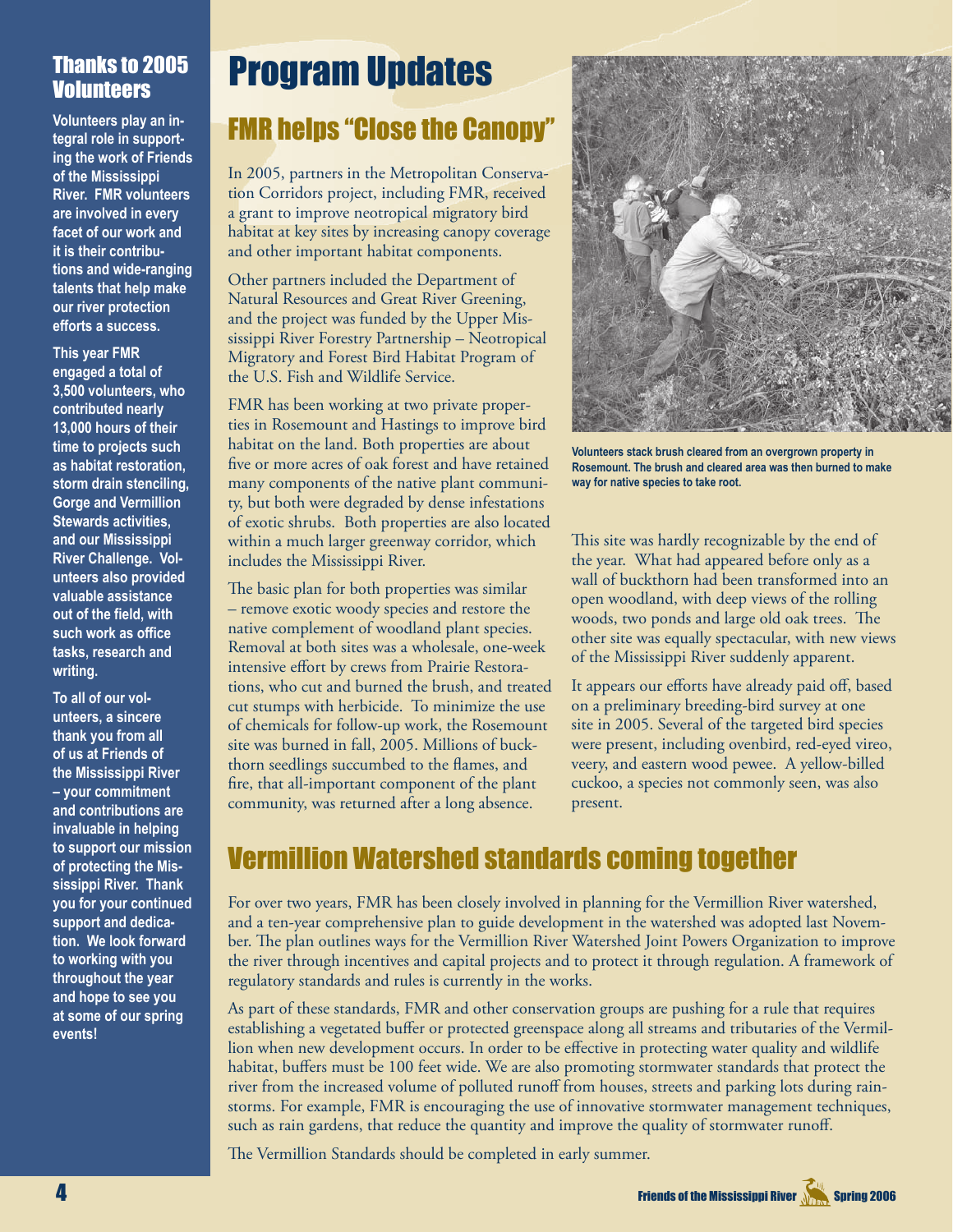### New designs promote dialogue at River's Edge

FMR and the University of Minnesota Metropolitan Design Center teamed up again recently to take a closer look at development design within the Mississippi River Critical Area at River's Edge. On January 12, University landscape designers presented two new design concepts to a room filled with local citizens and elected officials that detailed how parks, trails, natural areas, open spaces and residential development might occur with minimal impact to the protected river corridor.

As proposed by developer D.R. Horton, River's Edge would include over 1,900 new residences in St. Paul Park and Grey Cloud Island Township, including over 650 units in the stateprotected Mississippi River Critical Area. The critical area portion of the site includes a small backwater bay, oak savanna and shoreland habitat, limestone cliffs, seeps and springs, and floodplain islands on the Mississippi River.

Community members appreciated the Design Center's handiwork, and were enthused by information presented by Tom Lewanski, FMR's conservation director, about land protection

### Zoning on the river

The City of Saint Paul arguably has one of the most spectacular Mississippi River landscapes in the country. High on the bluff, the city overlooks the river's grand entrance from an ancient gorge to an even more ancient expansive floodplain river valley. These unique features give St. Paul a dramatic geography and firm sense of place that is celebrated by poets and builders alike.

FMR is working alongside hundreds of citizens to protect St. Paul's grand river views and scenery from being marred or blocked by the construction of tall buildings that seek to capitalize on those very same views. Protecting sense of place is a hot issue in St. Paul that heats up more with each new building proposal.

Last year, FMR worked successfully with citizens to prevent a 12-story tower from going in on the West Side Flats, and we continue to organize opposition to the controversial proposal to build 12- and 30-story towers as part of "The Bridges of St. Paul." In Merriam Park, local citizens won an appeal that knocked a 50-foot building down to 40 feet, and collected signatures to file a petition for environmental review on a proposed 7-story building on Marshall Ave that will tower over the river gorge. Many of the efforts involve working across neighborhood lines to gain broad-based citizen support for holding the line on building height in the river corridor.

The city's zoning code for the river corridor – currently being updated and which must meet state standards for the Mississippi River Critical Area – has been central to our efforts. For the past 18 months, a citizen task force has been grappling with how to codify many noble goals of the plan, such as protecting views of the river and bluffs, preserving trees and native vegetation, minimizing erosion of steep slopes, and ensuring that the river shoreline is accessible to the public. Once a document is drafted, it will be open to public comment before it goes to the city council for adoption.

If you would like to stay informed and get involved, please contact Irene Jones at 651/222-2193 x11 or ijones@fmr.org.

programs and funding sources available to local communities. "Finding funds to permanently protect parkland along the river is an important step in this process," said Lewanski. "The community seems very interested in pursuing this option, and we're happy to help."

A healthy dose of debate and controversy over the size and scope of this development has been underway for several years in these quiet riverfront communities. FMR is optimistic that contributing solid ideas to the dialogue will lead to a housing development and riverfront park that will respect the unique qualities of the river and the local community.

The Design Center has also shown a keen interest in the site, contributing three full weeks of work in 2005 towards this project. "The River's Edge project offered us a unique opportunity to look at a really large development on the river and find creative ways to achieve higher density while protecting the natural resources," said Ann Forsyth of the University.

### Dakota County tackles unseen menace

**The Vermillion River can make you sick. In fact, some kayakers paddling the river have come down with an intestinal illness nicknamed the "Vermillion Flu." The culprit? Viruses and bacteria found in fecal matter, which has been found at high enough levels in the Vermillion River that the federal government has determined it is not safe for swimming. Although there are many sources of fecal contamination, including feed lots, manure application and wildlife, perhaps the most dangerous source is from failing septic systems.** 

**Because septic systems are underground, they often go unnoticed and unchecked. Most people assume that if their toilets still flush and there is no visible seepage, their septic system is functioning properly. However, inspection is the only way to ensure that a septic system is working properly.** 

**After the Vermillion River was listed as polluted with fecal bacteria, Dakota County and the Vermillion River Watershed Joint Powers Organization began looking for solutions. They developed a septic system inspection and abatement program, hiring licensed personnel to inspect septic systems within the watershed and requiring owners of failing systems to upgrade or repair them.**

**Contact with untreated human waste is perhaps the largest disease-causing factor in the world. As Vermillion kayakers will tell you, this is not a problem relegated to the less developed world. The program is a great step forward to protect the river and the health of those who use it.**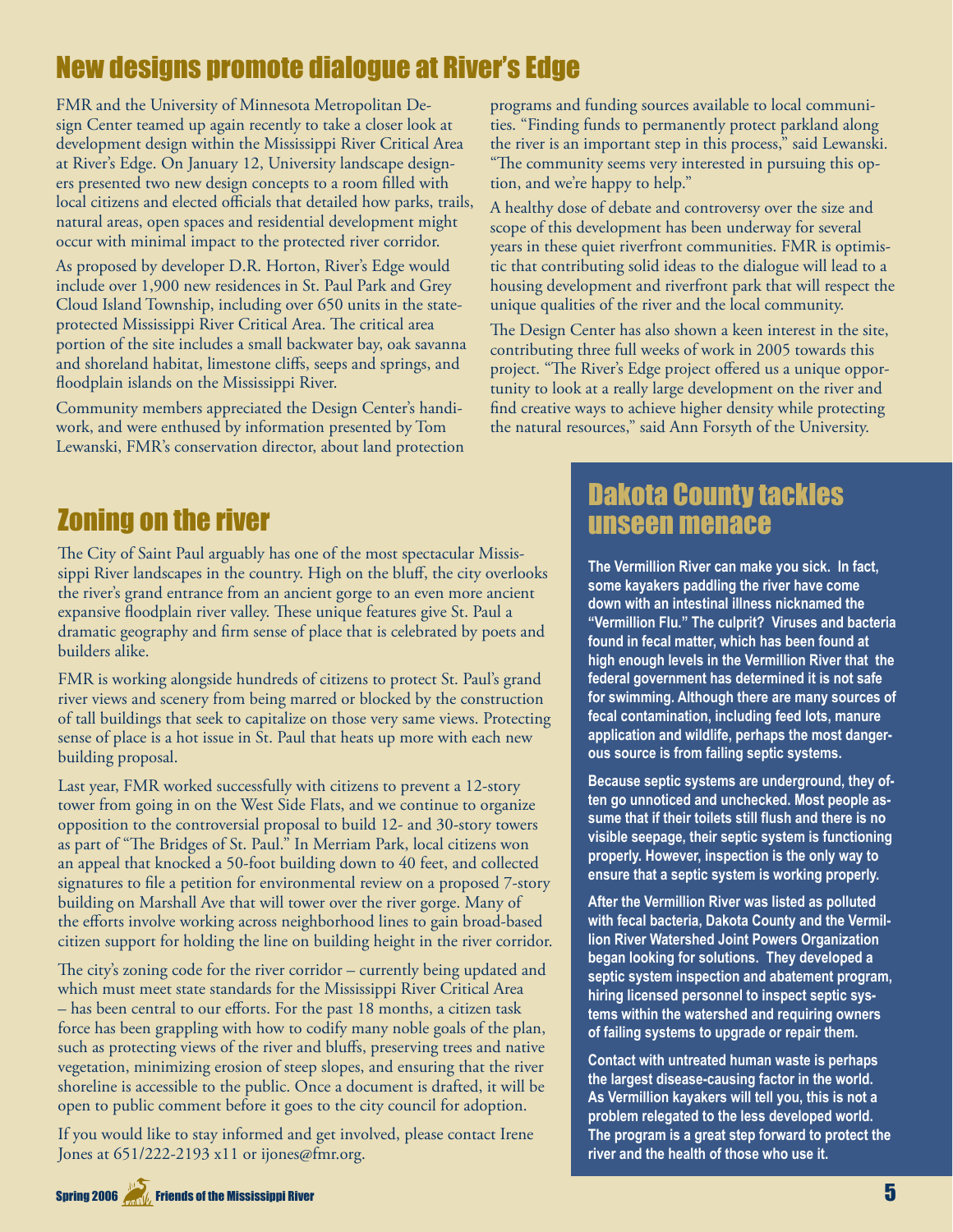development. These techniques increase pollution treatment, reduce stream flooding, help sustain the river's unique urban trout fishery, beautify communities and actually cost less in maintenance over the long run. The fast-growing Vermillion watershed is not only on the brink of promulgating the new standards, but is also naturally suited to their use, according to experts.

"To me, it makes sense to maximize infiltration of stormwater in areas that have sandy soils conducive to infiltration. Many parts of the Vermillion fit that description," says Kurt Leuthold, a civil engineer who has worked for the past 18 years at

#### **What Are Some Specific Natural** Stormwater Management Techniques?

**Bioretention A general term for the use of shallow depressions filled with soils or sands conductive to infiltration of water and plant growth.**

**Rain gardens Small areas that capture runoff and allow it to infiltrate in soils, using mostly native vegetation to take up pollutants while achieving an appealing appearance.**

**Urban stream buffers Strips of trees and vegetation that separate streams and rivers in urban areas from developed, usually paved areas. The trees and grasses lock soil into place, reducing erosion from stormwater runoff while filtering sediments and other pollutants, and provide wildlife habitat and recreational opportunities.**

**Infiltration basins Simple "end of pipe" vegetated depressions that capture and hold stormwater runoff and permit infiltration over a period of days.**

**Porous pavements Paved surfaces that allow water to pass through and recharge groundwater as pollutants are filtered. The four main types of porous pavement are pervious concrete, porous asphalt, grass pavers and grid pavers. Grass pavers are interlocking blocks that fit together and leave space for grass. Grid pavers use plastic material rather than blocks, and are often used on uneven surfaces because of their flexibility.**



Barr Engineering of Minneapolis. Leuthold says the large proportion of sandy soils in the Vermillion watershed makes it ideal for bioretention techniques that percolate stormwater into the ground.

Bioretention is growing in popularity across the country, Leuthold says, "because it serves multiple purposes. It has been proven to be an effective stormwater management technique and at the same time it incorporates landscape materials that are good for wildlife and is visually attractive."

Gary Oberts, a senior environmental analyst for Emmons and Olivier Resources (EOR), Inc., in Oakdale, and a co-author of the new State

**The diagram at left shows the construction of a rain garden, a natural stormwater management technique that is fast becoming popular in the Twin Cities metro area and around the country. Rain gardens are both attractive and effective at filtering stormwater runoff before it enters lakes, rivers and streams.**

of Minnesota Stormwater Manual, says of the Vermillion opportunity, "The big message is that there are ways to develop that can actually protect a trout stream."

Leuthold agrees, noting that natural stormwater techniques "clean and cool runoff"  $-$  by filtering pollutants through soil, taking pollutants up in roots and discharging runoff to the ground where it cools – and can protect streams that have highquality assets, like the Vermillion's trout waters. "You can remove up to 100% of the nutrients and sediments through infiltration," he contends.

Half a dozen watershed districts and management organizations in the region are beginning to promote so-called best management practices, or BMPs, that emphasize natural stormwater management.

BMPs, such as rain gardens, supplement, and in many cases replace, the engineered stormwater ponds with which many urban residents are familiar. A product of the 1980s, when routing stormwater quickly to artificial lagoons and then flushing it away seemed the height of pollution technology, stormwater ponds offer benefits, but are neither as effective in removing pollutants nor as attractive as lushly vegetated rain gardens.

Asked why the new natural techniques have not been previously adopted on a widespread basis despite their effectiveness, Huff says, "Stormwater ponds were what we did. Our grandparents recycled, the next generation threw everything away, and now we're getting back to recycling and waste reduction. We're now realizing the benefits of managing water the way people, and nature, did it a long time ago."

He adds, "It's like the shift from anything that's accepted to something new. Stormwater ponds were familiar and easy; they were a cookie-cutter approach. Bioretention is something different – it's more complex; it involves living organisms. It takes a while for people to adjust."

To understand how natural stormwater management could benefit communities in the Vermillion watershed, FMR asked Oberts' firm, Emmons and Olivier Resources (EOR), to do a mock-up of how standard development in Lakeville, involving retail and residential construction and a large church, would have differed had it been designed to treat stormwater with bioretention techniques.

The results were startling. "There wasn't much space to work with, and we didn't even have the best soils there," Oberts said. But the alternative design provided park space, offered links to pedes-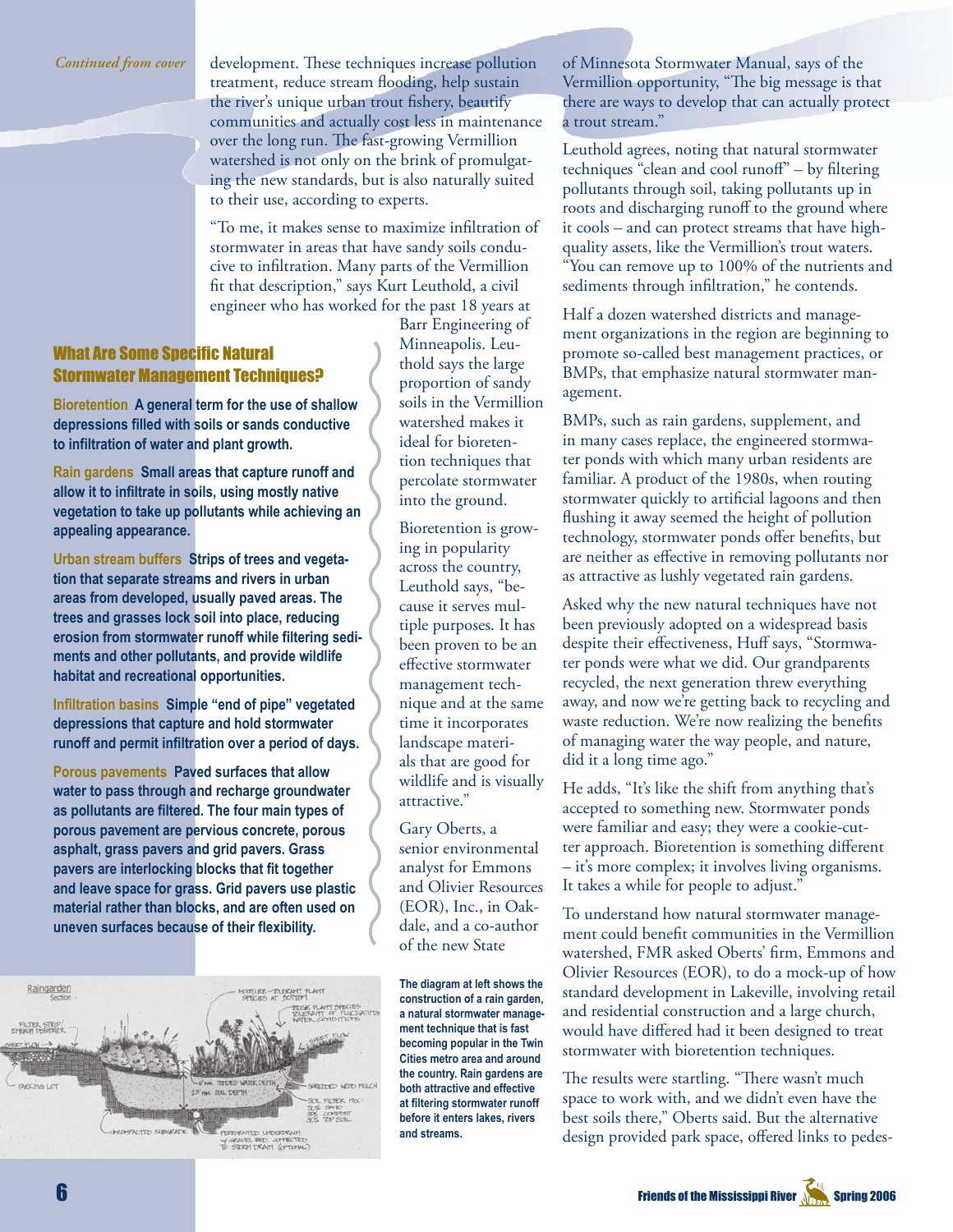trian/biking trails, reduced pondage, increased native vegetation and had equal or greater developable land. Translation: developers could make more money, the city would receive greater tax revenues and residents and shoppers could enjoy a more pleasing environment while pollution was reduced.

In Burnsville, where the city (with help from a Metropolitan Council grant) and Leuthold's firm cooperated to install rain gardens in dozens of residential yards, both the environmental and the social results were pleasing. Through neighborhood meetings, project proponents successfully addressed the concerns of homeowners who worried that the rain gardens might be eyesores or cause problems like mosquito breeding, and achieved 80% participation in the project. Monitoring showed dramatic reductions in runoff volume in local storm sewers and no pondage in the yards.

Homeowners were pleased, too. "It exceeded my expectations," says Beth Mayer, whose family enjoyed their rain garden for two years before the family moved to Lakeville. It was a real enhancement aesthetically. It generally drained well. When there was a problem, the city took it very seriously. They'd come by and check. And it looked beautiful."

Mayer says there was an educational benefit to the project, too. Opting for natural vegetation in their rain garden, the Mayers learned about native perennial vegetation.

One of the pleasant surprises about bioretention techniques is that they appear to work well in winter as well as summer. Although some engineers had speculated that cold temperatures and frozen ground would limit or halt infiltration, Leuthold says real-world examples prove otherwise.

Leuthold recently inspected a metro rain garden after precipitation, a thaw and a freeze. "There was a quarter inch of ice on the top, but no water underneath. It all infiltrated," he said. "You'd expect it to be full of ice if there was no infiltration. These techniques can work year-round."

Bioretention techniques are not optimal in all areas, even in the metro, Leuthold points out. Areas with a large proportion of clay soils, which prevent or minimize infiltration, or with steep slopes, are not likely to enjoy as much success with some natural stormwater methods. And while longterm maintenance is likely to be slightly less expensive than maintenance of conventional stormwater ponds (which frequently are not maintained at all), sediments will eventually accumulate in rain gardens and need to be removed. This proves they are working, collecting sediment that would have been dumped into our rivers, lakes and streams.

But in the fast-growing Vermillion watershed, there is no question that natural stormwater techniques can work. "We have a real opportunity with areas that are not yet built," says Huff. "But the marketplace is not yet doing this. We need to put the requirements and incentives in place, through design standards, to make it happen."

*Dave Dempsey is a freelance writer who has authored two books on the environmental history of the Great Lakes region.*

### Board Update

#### *A warm welcome...* John Linc Stine

FMR is pleased to welcome John Linc Stine to its board of directors. As acting director for the Environmental Health Division of the Minnesota Department of Health (MDH), Stine is responsible for managing the state's role in safe drinking water and well management, in assuring the environmental safety of food, beverage and lodging establishments, and other environmental health programs that address asbestos, lead and radiation.

Prior to joining the MDH, Stine spent 25 years with the Minnesota Department of Natural Resources, working primarily as a hydrologist specializing in water law and regulation. He was responsible for implementing zoning statutes and rules for Shoreland, Mississippi Critical Areas, Flood Plain and Wild and Scenic Rivers, as well as permits for water alterations and use throughout Minnesota.

Stine has lived in the Twin Cities his entire life. "I have always enjoyed the [Mississippi] river's natural beauty, its historic significance and its spectacular outdoor geologic classroom," he says. Stine will serve on the Policy and Planning Committee. *Welcome, John!*

### *And a fond farewell...*

Ron Nargang



FMR bids a fond adieu to Ron Nargang as he leaves the board after seven years of excellent service, a period of rapid growth for FMR. Nargang brought extensive knowledge of Minnesota conservation and resource management issues – as well as indepth political understanding – to the organization. He served as Chair of the Policy and Planning Committee.

Over the years, Nargang has been a key player in decisionmaking related to the river. Currently he is director of the Minnesota Chapter of the Nature Conservancy, and previous to that he served as a deputy commissioner for the Minnesota Department of Natural Resources. He chaired the Mississippi National River and Recreation Area (MNRRA) Commission, which developed the initial plan for the 72 mile stretch of the Mississippi River in the Twin Cities.

Nargang's departure from the board coincides with his retirement from The Nature Conservancy, set for this summer. He joined FMR's board because of his "deep affection for the Mississippi as a river and as a resource." And we express our deep affection and gratitude to him for his considerable contribution to FMR. *Thank you*, Ron!